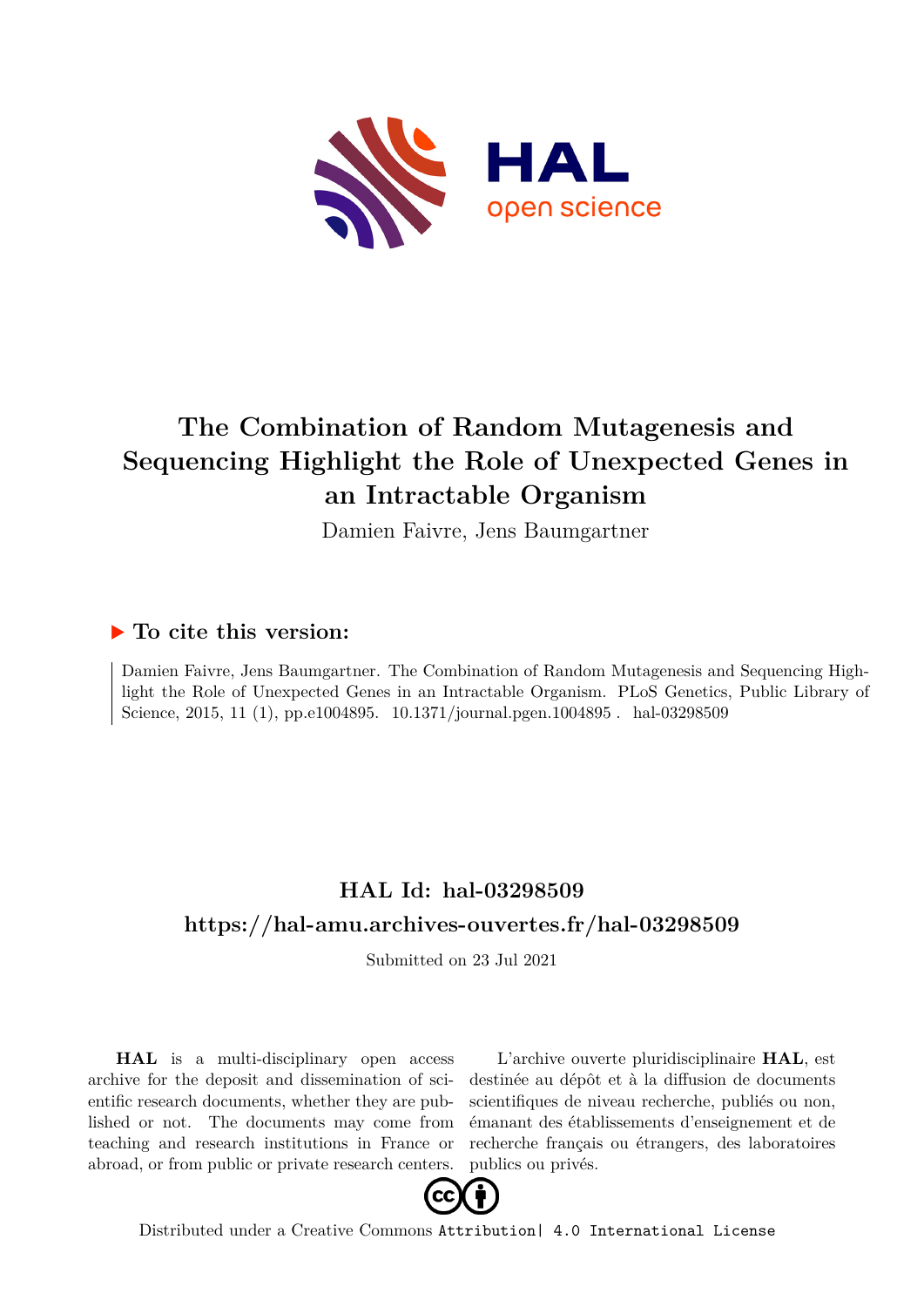#### **Perspective**

# The Combination of Random Mutagenesis and Sequencing Highlight the Role of Unexpected Genes in an Intractable Organism

### Damien Faivre\*, Jens Baumgartner

Max Planck Institute of Colloids and Interfaces, Science Park Golm, Potsdam, Germany

A large variety of organisms are capable of synthesizing hard matter in a process called biomineralization [1]. The transformation of a genetic blueprint into minerals such as, for example, calcium phosphate in bones and calcium carbonate in eggs or seashells provides a mechanical support for organismic growth and protection against predators, respectively. Iron oxides formed by fishes and birds provide them with magnetic properties used for magnetoreception and orientation [2,3]. The biomineralization processes are remarkable for numerous reasons: organisms, contrary to engineers, have to form these biological materials with a limited subset of biologically available chemical elements and at physiological conditions. Still, these reduced means are not at the detriment of their function, which often surpasses man-made materials based on equivalent elements [4]. Therefore, understanding how biomineralizing organisms process chemical elements based on their genetic program is of primary interest. However, the biological mechanisms behind biomineralization have remained unclear, partly because of limited genetic knowledge: model organisms are limited to a few unicellular organisms [5,6]. Therefore, the question has arisen of what genetic approach to use to get genetic information about the large majority of organisms that have remained intractable.

### Magnetotactic Bacteria: Simply Microorganisms, but Not So Simple

The recent advances in sequencing techniques now offer the opportunity to bypass some of the restrictions associated with the unavailability of genetic systems to get novel insights into important microbial processes such as those associated with biomineralization. In their study, Rahn-Lee et al. [7] combine established genetic techniques (random mutagenesis) with modern sequencing platforms to understand magnetite biomineralization in the magnetotactic bacteria Desulfovibrio

magneticus RS-1. Magnetotactic bacteria are microorganisms able to form intracellular magnetic nanoparticles made of the iron oxide magnetite  $(Fe<sub>3</sub>O<sub>4</sub>)$  or the iron sulfide greigite  $(Fe<sub>3</sub>S<sub>4</sub>)$  [8]. The nanoparticles together with their membrane envelope are called magnetosomes. They have strain-specific sizes and morphologies and are typically arranged in chains in order to form a magnetic dipole strong enough to passively orient the bacteria along the magnetic field lines of the Earth, a process called magnetotaxis [9].

The genomes of numerous strains have been sequenced [10]. However, genetic tools permitting the manipulation of the microorganisms are only available for two magnetospirilla strains: Magnetospirillum gryphiswaldense [11] and M. magneticum [12]. In these strains, the magnetosomes are formed and arranged thanks to a subset of genes called the magnetosome island [13], which, in particular, encompasses the mamAB, mamGFDC, mms6, and  $mamXY$  operons (Fig. 1A) [14,15]. However, RS-1, the strain studied by Rahn-Lee et al. [7], forms elongated magnetosomes in contrast to magnetospirilla, which form cubooctaedral magnetosomes. Therefore, RS-1 would be a model organism to use to study the functional diversity of compartmentalization and biomineral formation in magnetotactic bacteria, providing tools were available to do so.

### Getting Genetic Information in an Intractable Organism

<sup>: 1</sup> PLOS GENETICS

CrossMark

The authors used random mutagenesis to generate nonmagnetic mutants and combined it with whole-genome re-sequencing to identify the mutated genes. In particular, Rahn-Lee et al. [7] first cultivated RS-1 in conditions where the microorganism no longer formed magnetosomes and then performed UV and chemical mutagenesis. Since screening a large number of colonies was impractical, they employed a two-step strategy that consisted of first selecting in liquid to increase the proportion of nonmagnetic cells in the population and then only screening for single colonies of nonmagnetic phenotypes [7]. These colonies of no- or low-magnetism were then analyzed by whole-genome sequencing to determine the causative genetic change. After the mutation for each strain was identified, the authors used PCR and Sanger sequencing to check for this change in the other strains isolated from the same outgrowth and analyzed those strains that were not clones by whole-genome sequencing to determine their mutation.

This approach led to the isolation of about 30 mutants, with mutations in genes shared amongst all magnetotactic bacteria, but also, more interestingly, with mad genes that are unique to the magnetotactic d-proteo bacteria and even genes potentially unique to RS-1. The group of A. Komeili found that a potassium transporter  $(kup)$  is important for biomineralization

Editor: Daniel B. Kearns, Indiana University, United States of America

Published January 8, 2015

Competing Interests: The authors have declared that no competing interests exist.

\* Email: Damien.Faivre@mpikg.mpg.de

Citation: Faivre D, Baumgartner J (2015) The Combination of Random Mutagenesis and Sequencing Highlight the Role of Unexpected Genes in an Intractable Organism. PLoS Genet 11(1): e1004895. doi:10.1371/journal.

Copyright: © 2015 Faivre, Baumgartner. This is an open-access article distributed under the terms of the [Creative Commons Attribution License](http://creativecommons.org/licenses/by/4.0/), which permits unrestricted use, distribution, and reproduction in any medium, provided the original author and source are credited.

Funding: This work was supported by the European Research Council (Starting Grant MB2 n°256915 to DF). The funder had no role in the preparation of the article.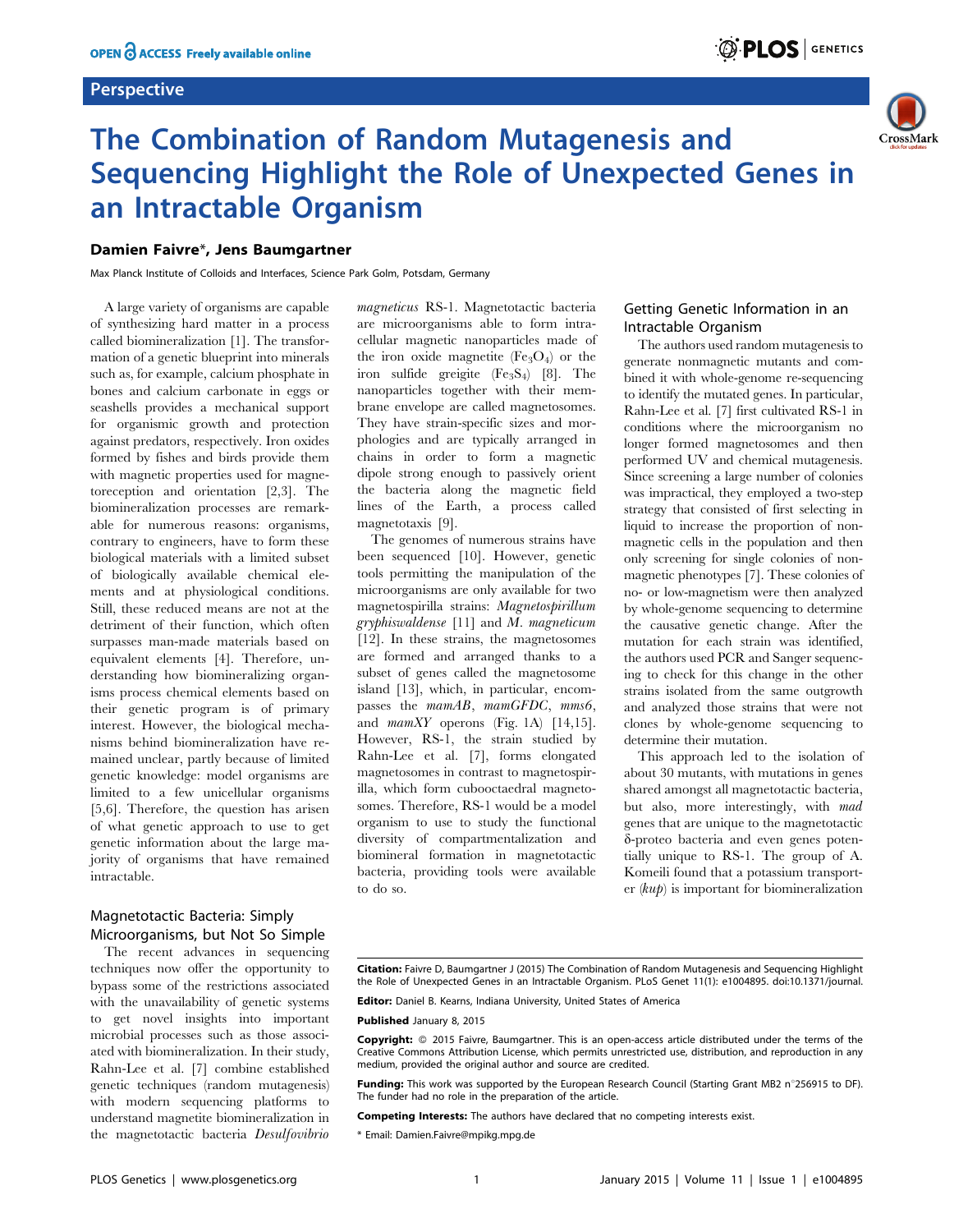

Model organism AMB-1 or MSR-1 Isotropic magnetosomes Homologous recombination Role of mam and mms genes



Anisotropic magnetosomes Random mutagenesis and sequencing Additional role of mad and kup genes

Fig. 1. Sketch of magnetite biomineralization and associated differences. In the model organisms (magnetospirilla, AMB-1 or MSR-1), isotropic magnetosomes are produced. Genetic studies have highlighted the roles of mam and mms genes in the process (A). In turn, intractable organisms such as RS-1, where elongated magnetosomes are produced, could so far not be genetically studied. By random mutagenesis and wholegenome sequencing, Rahn-Lee et al. (2015) showed the additional role of kup and mad genes in the process, possibly in their morphology control of the nanoparticles (B). doi:10.1371/journal.pgen.1004895.g001

of magnetite (Fig. 1B) [7], a surprising discovery since there is a priori no reason to expect the involvement of potassium in an iron oxide mineral. The authors, in addition, presented the first experimental proof of the involvement of mad genes in the control of the magnetosome morphology. This is an important confirmation since a bioinformatic study proposed earlier that these so-called mad genes could be responsible for the morphology control observed in some strains, since these genes are specifically found in

#### References

- 1. Lowenstam HA (1981) Minerals formed by organisms. Science 211: 1126–1131.
- 2. Baeuerlein E (2007) The Biology of Biominerals Structure Formation; Baeuerlein E, editor. Weinheim: Wiley-VCH.
- 3. Baeuerlein E, Epple M (2007) Biomineralization in Medicine; Baeuerlein E, editor. Weinheim: Wiley-VCH.
- 4. Fratzl P (2007) Biomimetic materials research: what can we really learn from nature's structural materials? J R Soc Interface 4: 1–6.
- 5. Armbrust EV, Berges JA, Bowler C, Green BR, Martinez D, et al. (2004) The genome of the

magnetotactic  $\delta$ -proteobacteria-forming elongated magnetosomes such as RS-1, and not in magnetospirilla [10].

In conclusion, the general methodology presented here will be of immediate relevance to other scientists working with fastidious and genetically intractable organisms, not limited to biomineralizing ones. In addition, the study delivers significant advancements for the understanding of biomineralization and its variety in prokaryotes by presenting the first genetic analysis of magnetotactic bacteria outside of the commonly studied  $\alpha$ -proteobacteria. However, as random mutagenesis is stochastic and not directed, important genes might remain unprobed and, therefore, their role might possibly be overlooked by this method. Therefore, efforts in the development of genetic tools should not be abandoned. In addition, complementation of this approach by physical and chemical analytical techniques in the near future will enable the complete multidisciplinary understanding of biomineralization in different strains of magnetotactic bacteria.

diatom Thalassiosira pseudonana: Ecology, evolution, and metabolism. Science 306: 79–86.

- 6. Matsunaga T, Okamura Y, Fukuda Y, Wahyudi AT, Murase Y, et al. (2005) Complete genome sequence of the facultative anaerobic magnetotactic bacterium Magnetospirillum sp strain AMB-1. DNA Res 12: 157–166.
- 7. Rahn-Lee L, Byrne M E, Zhang M, Le Sage D, Glenn D R, et al. (2015) A Genetic Strategy for Probing the Functional Diversity of Magnetosome Formation. PLoS Genet 11(1): e1004811 doi: 10.1371/journal.pgen.1004811
- 8. Faivre D, Schüler D (2008) Magnetotactic Bacteria and Magnetosomes. Chem Rev 108: 4875–4898.
- 9. Lefèvre C T, Bennet M, Landau L, Vach P, Pignol D, et al. (2014) Diversity of Magneto-Aerotactic Behaviors and Oxygen Sensing Mechanisms in Cultured Magnetotactic Bacteria. Biophysical Journal 107: 527–538.
- 10. Lefevre C T, Trubitsyn D, Abreu F, Kolinko S, Jogler C, et al. (2013) Comparative genomic analysis of magnetotactic bacteria from the Deltaproteobacteria provides new insights into magnetite and greigite magnetosome genes